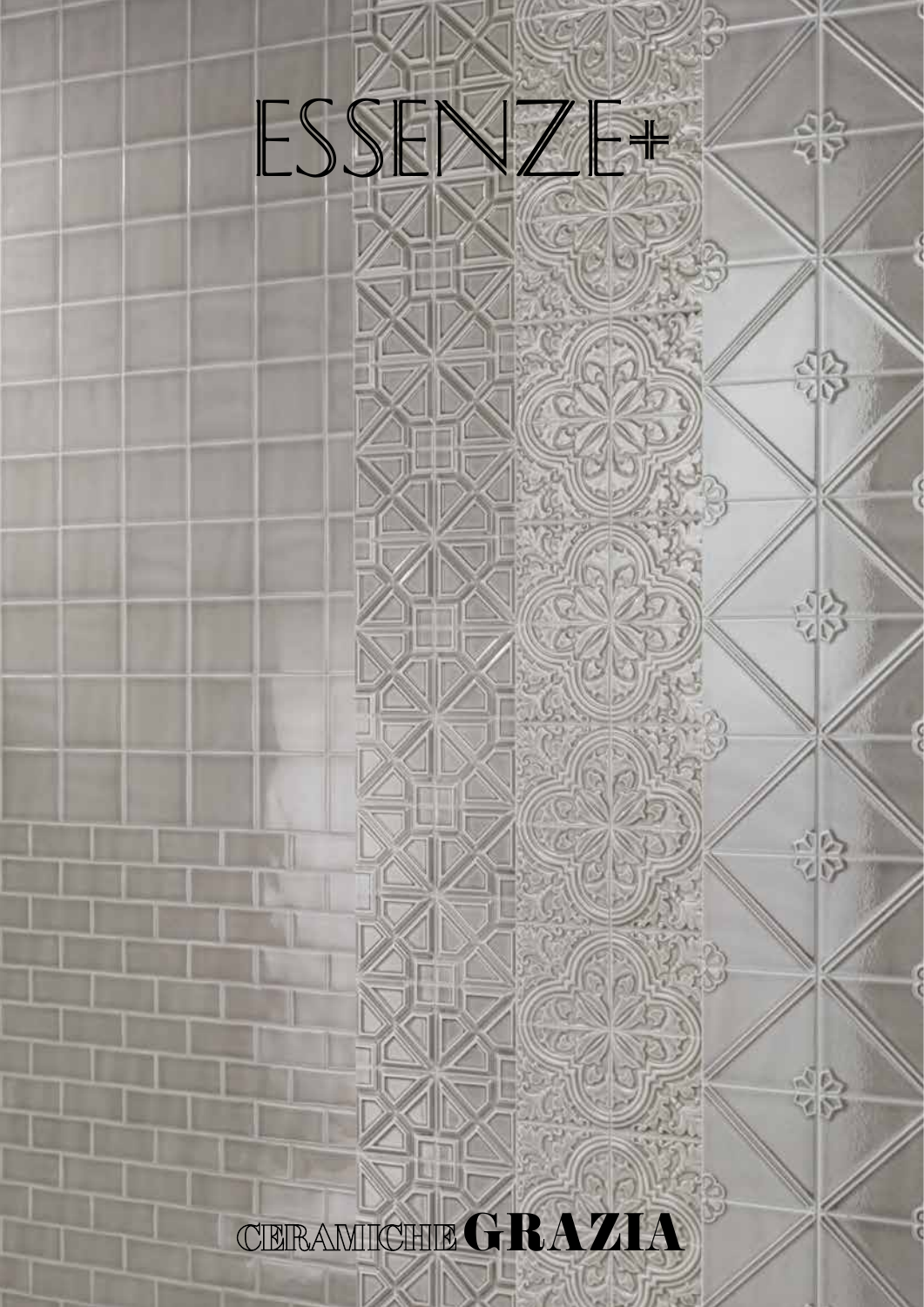## **SMALTI CRAQUELE'**

Le piastrelle con smalto craquelé ed anche quelle con smalti che cavillano, opportunamente studiate per dare un effetto anticato o particolarmente profondo allo smalto, hanno delle incrinature che col tempo possono assorbire acqua e macchiarsi. Al fine di evitare questo lento processo di deterioramento è necessario trattare le piastrelle con impregnante. Il trattamento con impregnante permette anche di facilitare notevolmente il processo di pulizia dopo la stuccatura di piastrelle con rilievi molto accentuati.

**Si consiglia di effettuare il trattamento delle piastrelle craquelè prima della stuccatura.**

Versare l'impregnante in una piccola bacinella abbastanza larga da permettere al rullo o al pennello di immergersi completamente. Il pennello o il rullo devono essere completamente saturi di impregnante quando usati sulle piastrelle.

La trama dello smalto craquelè varia da produzione a produzione ed anche all'interno dello stesso lotto produttivo e varia anche tra fondi ed accessori quali: Bordure, Terminali, Finali ecc... Questa particolarità è dovuta a fenomeni meccanici e fisici che intervengono durante il processo di raffreddamento e al diverso spessore dello smalto sui pezzi a rilievo.

Pennellare o rullare l'impregnante sulla superficie delle piastrelle. Le piastrelle smaltate assorbiranno diversamente da quelle porose e l'impregnante si spargerà sulla superficie. In tal modo sarà assorbito dove è necessario ed il restante verrà tolto.

**Istruzioni per il trattamento con impregnante.** 

Lavare bene le piastrelle ed , in modo particolare, se già installate da tempo. Rimuovere accuratamente sporco, detriti, grasso e qualsiasi altra sostanza che possa interferire con la possibilità di penetrazione dell'impregnante. Attendere la completa essiccazione delle piastrelle.

Sulle piastrelle smaltate, sporcizia e macchie sono in genere molto più facili da pulire che sulle superfici di ceramica non smaltata. Le piastrelle smaltate devono essere pulite regolarmente con un prodotto di **pulizia multiuso a base neutra**. Evitare soluzioni acide o basiche che potrebbero danneggiare lo smalto o scolorire la fuga. **VARIAZIONI DI TONO**

While most glazed tiles are fairly stainproof, crackled tiles or crazed tiles--tiles designed to have an antiqued or "cracked" finish to the tiles--have cracks that go straight through the glaze, leaving the porous clay body below open to stains. You should seal them to keep them from deteriorating completely. Also, some highly textured tiles may benefit from sealing prior to being grouted, to help release the grout for easy *cleanup. It is suggested to seal crackle tiles before grouting.*

Pennellare o rullare l'impregnante dall'alto verso il basso della parete in modo da evitare sgocciolature.

Wash the tiles well, particularly if they have been installed for a while. Remove any dirt, debris, grease or other substances that can interfere with the ability of the sealer to penetrate the tile surface. Allow the tile *to dry completely.*

In questo modo la superficie apparirà bagnata e quindi si potranno individuare eventuali porzioni di parete non trattate e provvedere al ritocco. Attendere che l'impregnante agisca per10 minuti circa. Utilizzando un panno assorbente asciugare completamente le piastrelle assicurandosi che non restino residui sulla superficie

Pour the sealer out into a paint tray or wide-mouthed dish large enough to dip the roller or brush into. Dip the roller or brush into the sealant and allow it to absorb as much as possible; the brush or roller should *be fully saturated when you apply it to the tiles.*

Brush or roll the sealer across the surface of the tiles. Glazed tiles will not absorb the sealer the same way that porous tiles will, and the sealer will spread over the surface. This is fine; the sealer will be absorbed *where it is needed and the rest will wipe away.*

## **Pulizia e Manutenzione**

Brush or roll the sealer from the top or back of the tile installation forward and down to prevent drips. The sealer will go on and appear wet; check for dry spots to ensure even coverage.Allow the sealer to sit on *the tiles for approximately 10 minutes.*

Le variazioni di tono sono una caratteristica naturale di tutti I prodotti ceramici. A volte una certa differenza di tono è riscontrabile anche nello stesso lotto di produzione. La tonalità dei campioni è sempre indicativa.

Contaminants and spills on a glazed ceramic tile are, generally, easier to clean than most other unglazed ceramic and porcelain surfaces. Glazed tile products should be cleaned routinely with an all-purpose, *household or commercial cleaner. The product chosen should also be grout joint cleaning compatible. The type of product may vary depending on the tile application and use. A multipurpose spray cleaner, which removes soap scum, hard water deposits, and mildew designed for everyday use, can be used on wall tile areas in residential baths and showers. SHADE VARIATION*



H 5x3 Ang. Est. Par. Bordura L. Greige Cr. BOA012 - **105** PZ.

> *The crackle texture changes from production to production even within their dye lots, between plain tiles and their accessory pieces like Bordure, Terminali, Finali, Cornici and Angoli. This is due to mechanical and physical phenomena during the tile cooling process and the difference in thickness of the glaze on the different relief shapes. Sealing Instructions*

*Wipe the excess sealer off the tiles with an absorbent cloth. Buff the tiles completely dry to ensure no sticky residue or buildup remains on the glaze. Care and maintenance*

Shade variation is a natural factor in all fired ceramic products. In fact, certain tiles will show a certain amount variation even within their dye lots. *There is always a small difference in shade between samples taken from a previous production and the current one.* 





13x13 Greige Cr. ES012 - **127** MQ.







13x13 Milano Greige Cr. MILA3 - **133** MQ.

13x13 Algarve Greige Cr. ALGA3 - **133** MQ.

1,2x26 Coprispigolo Greige Cr. COP120 - **34** PZ.



2x26 Matita Capitello Greige Cr. MATC012 - **19** PZ.





CAP012 - **45** PZ.

7,5x3 Ang. Est. Par. Capitello Greige Cr. CAAP012 - **105** PZ.

## ESSENZF+





ES011 - **127** MQ.







13x13 Anversa Argento Cr. ANV11 - **130** MQ.

13x13 Milano Argento Cr. MILA5 - **133** MQ.



13x13 Algarve Argento Cr. ALGA5 - **133** MQ.



1,2x26 Coprispigolo Argento Cr. COP110 - **34** PZ. 5x13 Bordura Lineare Argento Cr. BOR011 - **55** PZ. 2x26 Matita Capitello Argento Cr. 7,5x13 Capitello Argento Cr. 5x3 Ang. Est. Par. Bordura L. Argento Cr. BOA011 - **105** PZ.



MATC011 - **19** PZ.

CAP011 - **45** PZ.

7,5x3 Ang. Est. Par. Capitello Argento Cr. CAAP011 - **105** PZ.